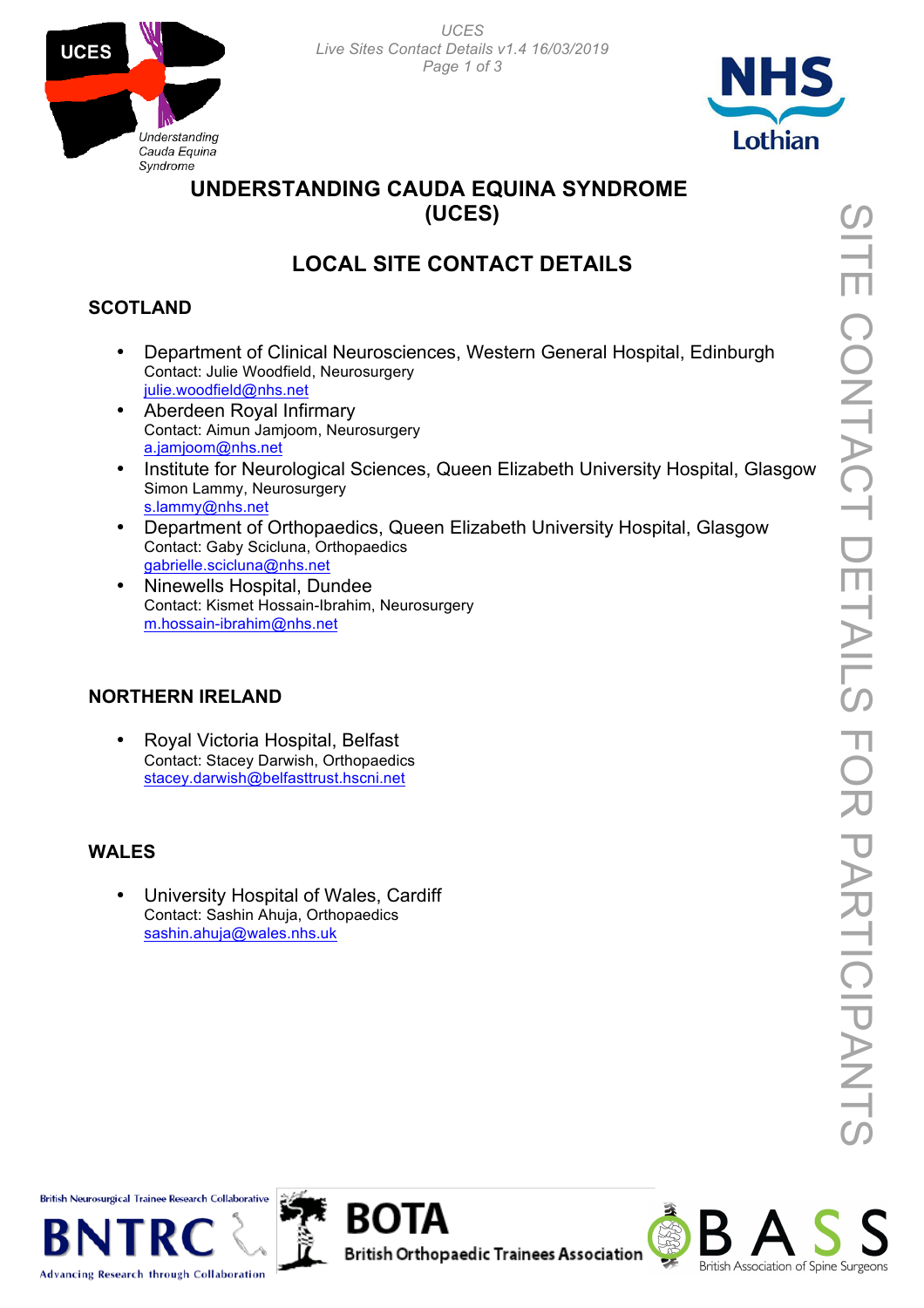



### **ENGLAND**

- The Walton Centre, Liverpool Contact: Weisang Luo, Neurosurgery weisang.luo@nhs.net
- The Royal Liverpool University Hospital, Liverpool Contact: Anil Dhadwal, Neurosurgery anildhadwal@nhs.net
- James Cook University Hospital, Middlesborough Contact: Manjunath Prasad, Neurosurgery manjunath.prasad@stees.nhs.uk
- Royal Preston Hospital Contact: James Bourne, Othopaedics james.bourne@lthtr.nhs.uk
- Sunderland Royal Hospital, Sunderland Contact: Balaji Purushothaman, Orthopaedics balaji.purushothaman@chsft.nhs.uk
- Salford Royal Hospital Contact: Muhammad.Dherijha, Neurosurgery muhammad.dherijha@nhs.net
- Hull Royal Infirmary Contact: Amin Andalib, Neurosurgery amin.andalib@hey.nhs.uk
- Leeds General Infirmary Contact: Asim Sheikh, Neurosurgery asim.sheikh@nhs.net
- Royal Hallamshire Hospital, Sheffield Contact: Stuart Stokes, Neurosurgery stuart.stokes@nhs.net
- Northern General Hospital, Sheffield Contact: Anna Watts, Orthopaedics anna.watts2@sth.nhs.uk
- Royal Derby Hospital, Derby Contact: Ashwin Kumaria, Orthopaedics ashwin.kumaria@nhs.net
- The Royal Orthopaedic Hospital, Birmingham Contact: Shakir Hussain, Orthopaedics shakirhussain@nhs.net
- University Hospital Coventry, Coventry Contact: Gopiga Thana, Neurosurgery
- Wessex Neurological Centre, Southampton Contact: Ardalan Zolnourian, Neurosurgery ardalan.zolnourian@uhs.nhs.uk
- Addenbrooke's Hospital, Cambridge Contact: Benjamin Davies, Neurosurgery benjamin.davies@addenbrookes.nhs.uk
- Norfolk and Norwich University Hospital, Norfolk Contact: Alexander Durst, Orthopaedics alexander.durst@nnuh.nhs.uk

ROIA

**British Neurosurgical Trainee Research Collaborative**